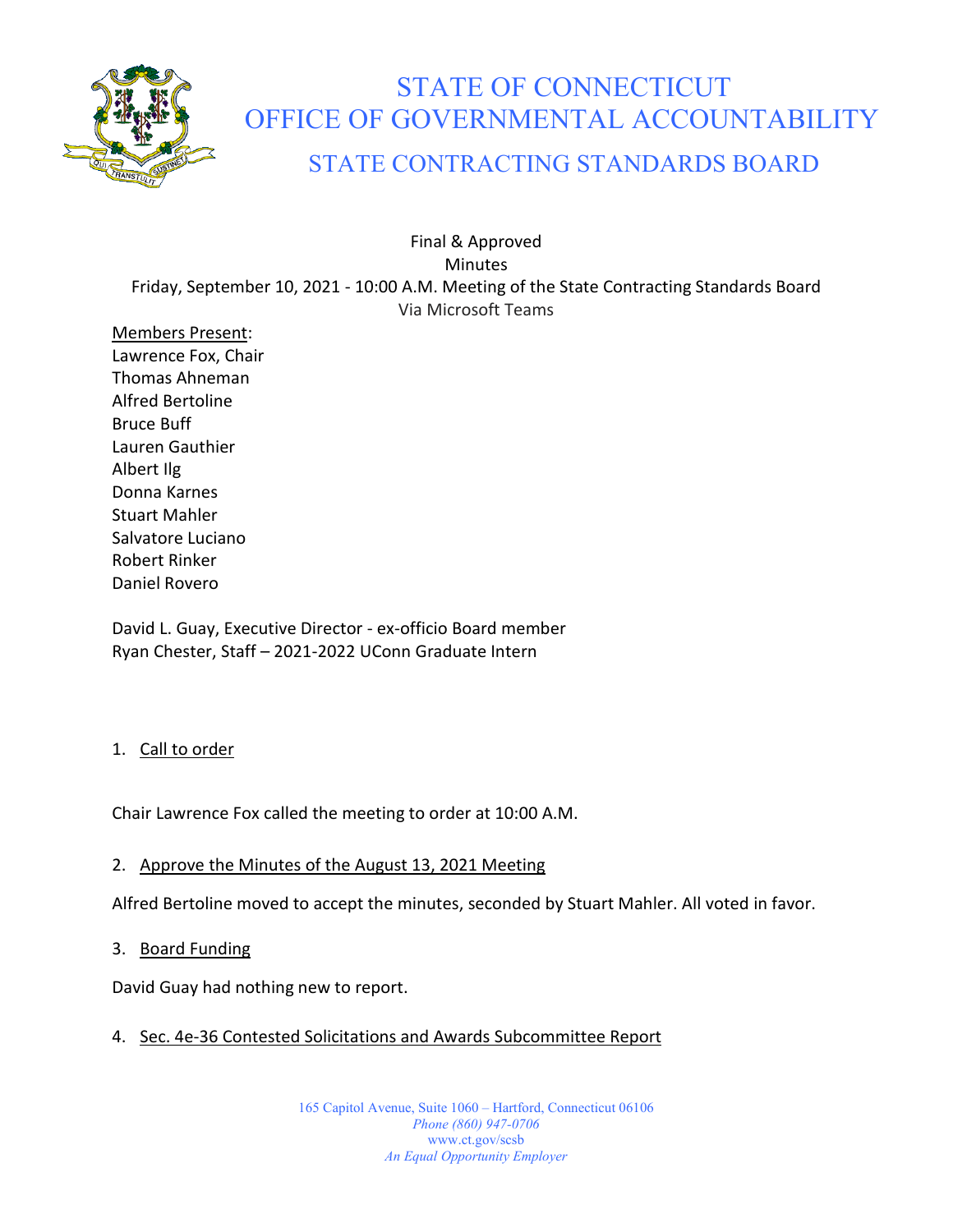Subcommittee Chair Robert Rinker reported a contest was filed by Anthem concerning the Teacher's Retirement Board's RFP for retiree health insurance. Chair Rinker further reported on a previous contest concerning allegations of collusion and bid rigging. The subcommittee informed the Attorney General of this contest. Bid rigging is a criminal offense. Executive Director David Guay and Robert Rinker went to the Office of the Chief State's Attorney to be interviewed.

#### 5. Privatization Contract Committee Report

a. C.G.S. Sec. 4e-16 Petition for review of Aflac Insurance to serve as claims administrator for the Connecticut Paid Leave Authority by Council 4 AFSCME Executive Director David Guay reported the Board lacks jurisdiction for privatization contracts at Quasi-Public agencies, which the Connecticut Paid Leave Authority is.

Chair Fox proposed under **Sec. 4e-2.** (g)(2)(D) that the Board review and monitor the procurement processes of the Connecticut Paid Leave Authority.

## b. Bridge Safety Inspection Program Update

Chair Lawrence Fox reported that because of technical difficulties, the Committee was unable to meet to discuss the Bridge Safety Program at the Department of Transportation. Executive Director Guay forwarded to the Board a message from the Transportation Commissioner to the Board. Chair Lawrence Fox reported the Committee will follow up with the Department of Transportation concerning the hiring for the Bridge Safety Inspection Program. Robert Rinker expressed interest in receiving a report from the Privatization Committee that includes the number of net hires that occurred and how many teams did they have in 2017 and how many bridge inspections teams do they have today.

Thomas Ahneman commented that the Commissioner's response is accurate because the techniques used today are far more efficient and safer than they were a few years ago.

### 6. Work Group Reports

a. Audit Work Group

Chair Thomas Ahneman reported that Work Group is starting the FY 2020 audits. There are 21 agencies that remain to be audited. Chair Ahneman asked for two more volunteers to join the audit work group. Donna Karnes volunteered to join. Chair Thomas Ahneman reported that an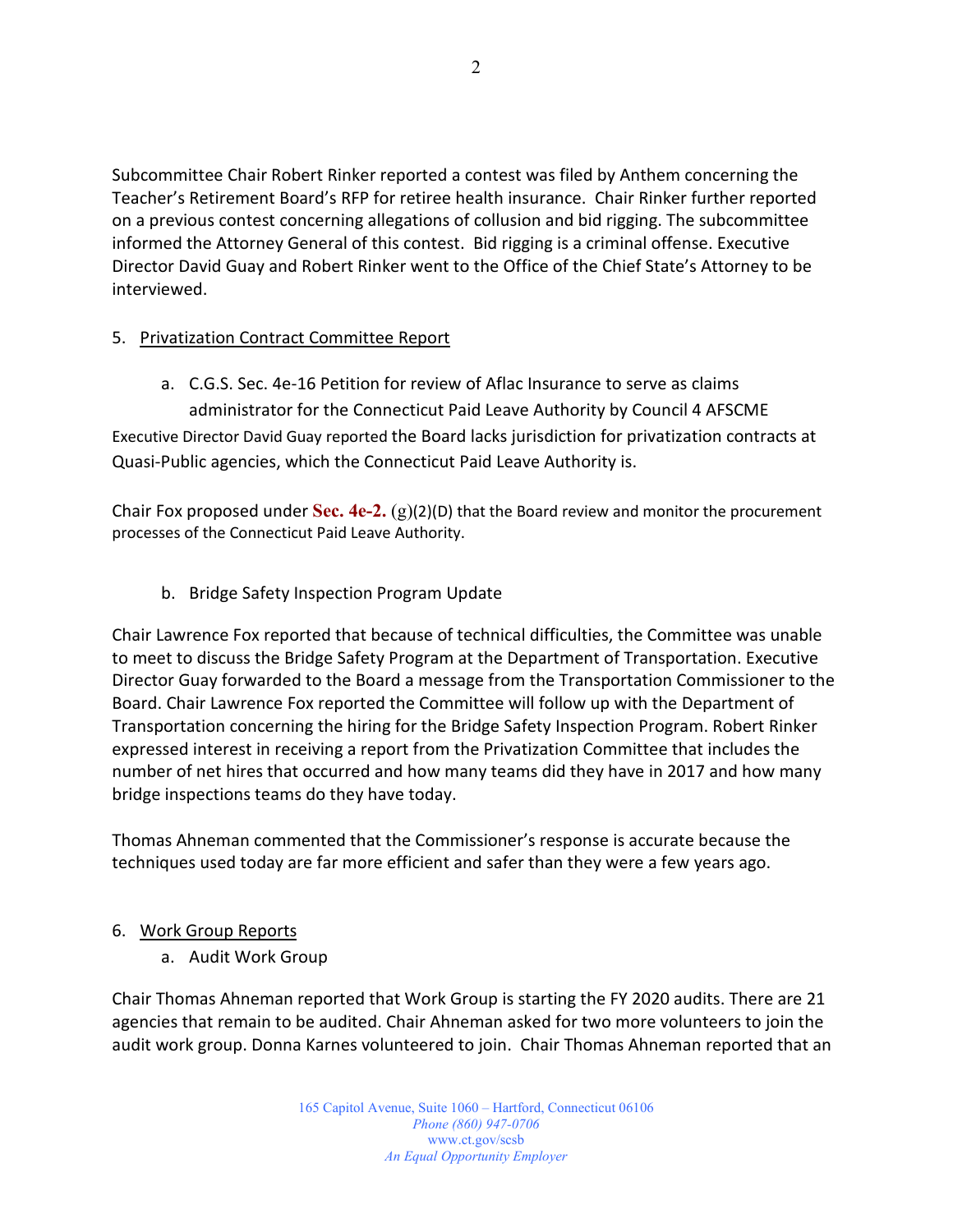updated questionnaire was approved this morning. Chair Thomas Ahneman also asked the Board to take a moment to honor the loved ones who didn't come home on September  $11^{th}$ .

b. Data Analysis Work Group

Chair Alfred Bertoline reported that the Data Analysis Work Group met this week to move forward the study of MOAs and MOUs. The Work Group plans to send a request to each state agency to see if they use these agreements, how many do they have, and the details of each of those agreements.

#### 7. Update from Connecticut Port Authority Review

a. Consideration of referral to the Attorney General under C.G.S. Sec. 4e-31 of the contracts between the Connecticut Port Authority and Dealy Mahler Strategies

Executive Director David Guay reported that the work group met on Wednesday; September 8, 2021 and reviewed the publicly available material Board member Lauren Gauthier collected. Executive Director Guay provided a synopsis of his discussion with our AAG. Essentially the Office of the Attorney General did not provide an answer on what the Board should do, which is appropriate. They would not speak about an ongoing investigation as is appropriate, but they are aware of what is publicly available.

The work group decided that action under C.G.S. Sec. 4e-31 does not require a vote, and to assist the Office of the Attorney General, even if it is duplicative, directed Executive Director Guay to transmit the relevant facts to the Attorney General.

The work group decided to inquire of the Port Authority for copies of all current contracts relating to the State Pier, all current Memorandums of Understanding (MOA) and Requests for Proposals (RFP), an unredacted copy of the Gateway contract responses, and copies of past and present procurement procedures. The work group is also requesting communications from CPA board and staff covering the pre-RFP phase through the award phase regarding the State Pier.

8. Update on Initial Review of the Mystic Oral School Complaint

Executive Director David Guay, Board member Lauren Gauthier, and Staff Graduate Intern Ryan Chester reported on the Mystic Education Center Complaint. Executive Director David Guay reported that the Board may consider the disqualification of Mr. Respler under C.G.S. Sec. 4e-34 due to Mr. Respler's guilty plea of conspiracy and bribery in the State of New York. Robert Rinker commented that if we go down the road of 4e-34 disqualification, there will be a need for a subcommittee, and we need to know for sure whether we have jurisdiction over this